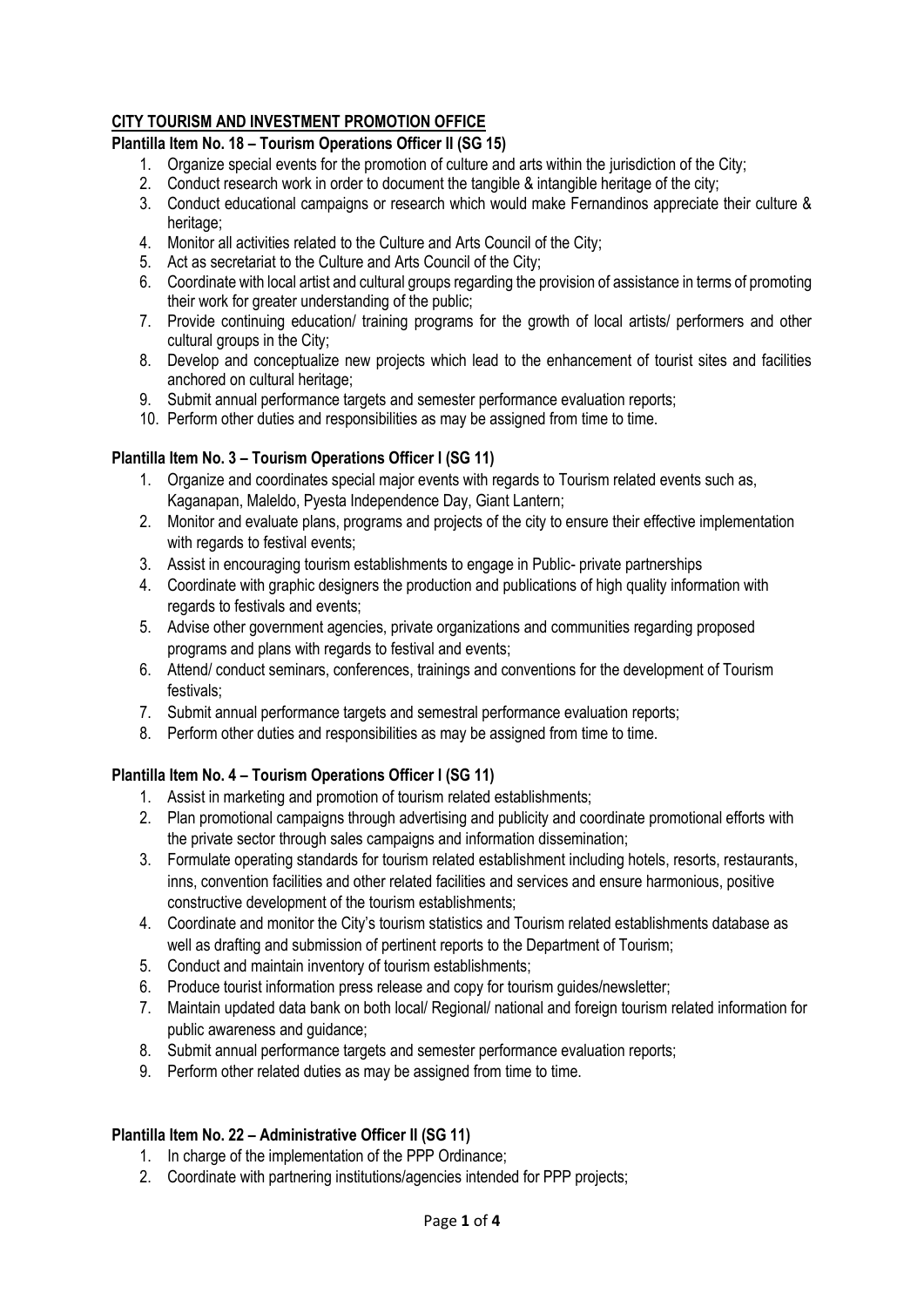- 3. Monitor and facilitate the implementation of priority PPP programs and projects;
- 4. Establish and manage the central database system of PPP Program and Projects;
- 5. Provide adequate recommendation of improvements of timelines in processing PPP programs and project proposals, and monitor compliance;
- 6. Perform other duties and responsibilities as may be assigned from time to time.

## **Plantilla Item No. 28 – Administrative Officer II (SG 11)**

- 1. Responsible for the overall supervision and coordinative managerial control over the operations of various economic enterprise unit as well as its support services units;
- 2. Develop policies and formulate rules, regulations, standards and procedures to improve and enhance revenue generation;
- 3. Responsible for the enforcement of all rules and regulations, City ordinances pertaining to the City's Economic Enterprise;
- 4. Perform other duties and responsibilities as may be assigned from time to time.

### **Plantilla Item No. 16 – Administrative Assistant II (Administrative Assistant) (SG 8)**

- 1. Maintain and manage the systematic filing and records keeping of the whole City Tourism and Investment Promotion Office;
- 2. Manage and record all incoming and outgoing communications and documents;
- 3. In-charge of the inventory of documents and archives;
- 4. In-charge of cataloguing all managed collections including information and records;
- 5. Provide assistance in the documentation of all the conducted events and activities of the department;
- 6. Act as Assistant Records Officer;
- 7. Manage, update and maintain all records system including the procedure for archival research and pertinent documents;
- 8. Act as Custodian for all newspaper and magazine clippings of the department;
- 9. Act as frontline personnel/receptionist of the City Tourism Office;
- 10. Perform other duties and responsibilities as may be assigned from time to time.

### **Plantilla Item No. 24 – Administrative Assistant II (Administrative Assistant) (SG 8)**

- 1. Provide assistance in the implementation of the plans and programs of the unit;
- 2. Prepare and distribute correspondences for PPP related concerns;
- 3. Manage, maintain and control the flow of incoming and outgoing communication;
- 4. Provide assistance in the conduct of research on PPP project possibilities from existing and new partners;
- 5. Perform various clerical functions for the unit;
- 6. Perform other duties and responsibilities as may be assigned from time to time.

### **Plantilla Item No. 30 – Administrative Assistant II (Administrative Assistant) (SG 8)**

- 1. Prepare and distribute correspondences for Economic Enterprise related concerns;
- 2. Manage, maintain and control the flow of incoming and outgoing communication;
- 3. Provide assistance in the regulation of various economic enterprise and prepare order of payment and permit of incoming clients;
- 4. Perform other duties and responsibilities as may be assigned from time to time.

## **Plantilla Item No. 27 – Project Development Officer II (SG 15)**

- 1. In-charge of the implementation of the Investment Incentive Code;
- 2. Responsible for receiving, processing and evaluating applications for registration and applications for availment of local incentives;
- 3. Provide assistance to clients in terms of:
	- Securing Licenses and Permits:
	- Identifying business or joint venture partners, raw materials suppliers and possible business sites;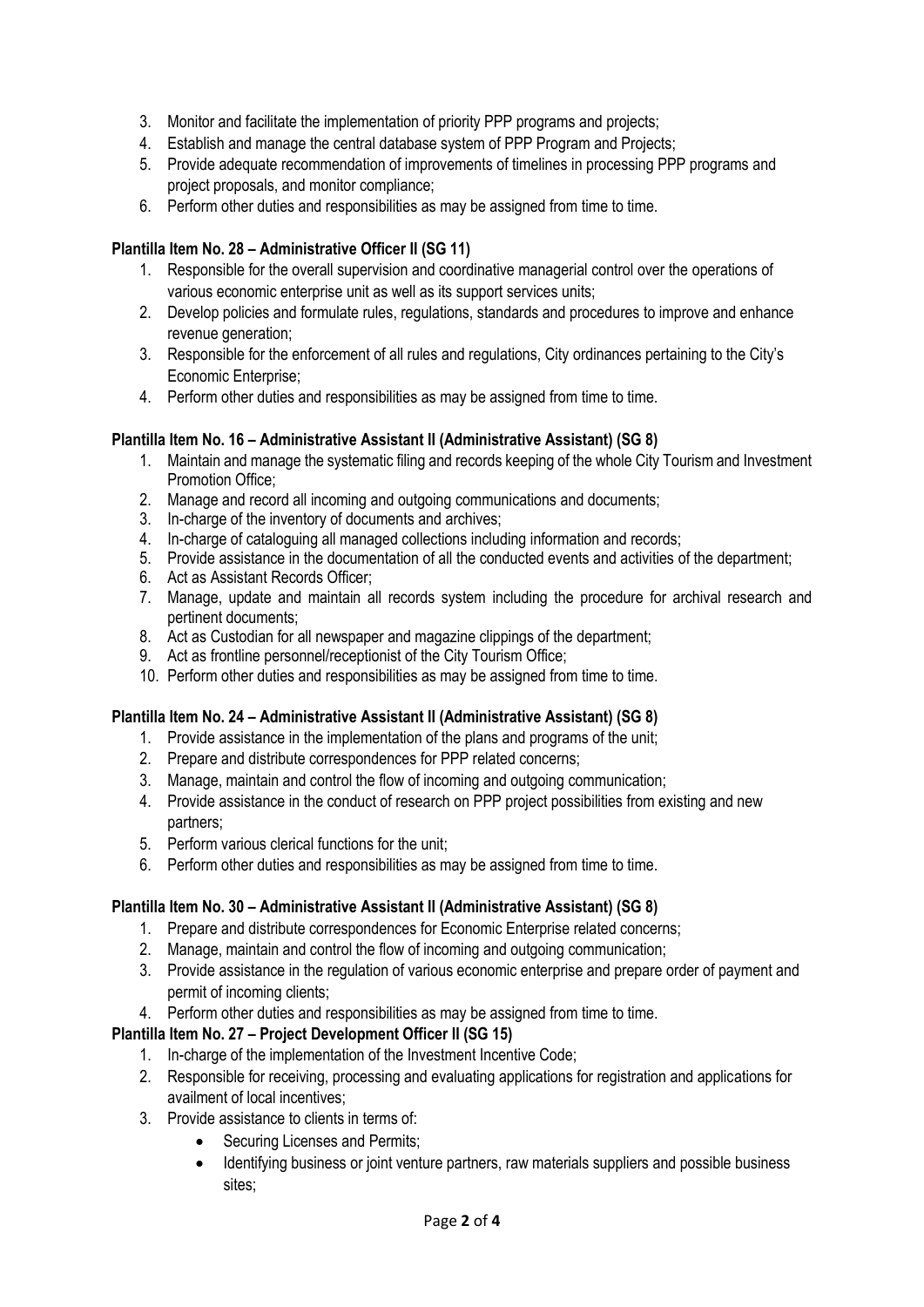- Sourcing out skilled manpower and service providers;
- Facilitating resolution of issues and concerns encountered by investors, among others;
- 4. Render after care services to registered enterprises/locators;
- 5. Monitor and evaluate project implementation of registered enterprises;
- 6. Establish and update data bank on general business information;
- 7. Formulate plans and strategies on strengthening networking relationships;
- 8. Prepare and disseminate investment promotion collaterals, e.i., brochures, industry and project profile as well as the cost of doing business in the LGU;
- 9. Conduct briefing to investors;
- 10. In-charge of the consolidation, analysis and compilation of pertinent data and studies concerning "Investment Priority Areas";
- 11. Provide adequate recommendations to the Board on concerns on modification/amendments to existing legislation and procedures on local investments;
- 12. Perform other duties and responsibilities as may be assigned from time to time.

### **Plantilla Item No. 13 – Project Development Officer I (SG 11)**

- 1. Conduct research on the possible investment areas in the city;
- 2. Monitor and validate new investments operating within the jurisdiction of the city;
- 3. Conceptualize and update Investment Promotional paraphernalia's;
- 4. Provide assistance in the preparation of the Annual Investment Priority Plan of the City;
- 5. Update the data bank on general business information;
- 6. In-charge of the facilitation or participation in trade missions and road shows;
- 7. Develop and implement marketing, public relations promotional and advertising plans for the City Investment Promotion Office;
- 8. Perform other duties and responsibilities as may be assigned from time to time.

### **Plantilla Item No. 14 – Project Development Officer I (SG 11)**

- 1. Analyze the Investment Incentive application;
- 2. Prepare financial statements and investment briefing reports;
- 3. Prepare correspondences to different IIB Members (Agenda, Minutes, Order of Payment and Notices);
- 4. Assist the investors in investment related concerns;
- 5. Prepare Certificate of Registration for the Investment Incentive;
- 6. In charge of updating of the Investment paraphernalia's of the office;
- 7. Perform other duties and responsibilities as may be assigned from time to time.

### **Plantilla Item No. 15 – Project Development Assistant (SG 8)**

- 1. Provide assistance in the implementation of the plans and programs of the unit;
- 2. Prepare and distribute pertinent correspondences to different businesses/investors;
- 3. Responsible for the conduct of research for possible trade mission and road shows;
- 4. In-charge of the incoming and outgoing investment related communication;
- 5. Provide assistance in the conduct of research regarding funding possibilities from existing and new partners and donors;
- 6. Manage and maintain pertinent records relative to the function of the unit;
- 7. Perform other duties and responsibilities as may be assigned from time to time.

## **Plantilla Item No. 12 – Project Development Assistant (SG 8)**

- 1. Serve as assistant to the Project Development Officer I;
- 2. Distribute correspondences to different MSME's;
- 3. Supervise and control the flow of incoming and outgoing industry related communication;
- 4. Help in the research on funding possibilities from existing and new partners and donors;
- 5. Perform other duties and responsibilities as may be assigned from time to time.